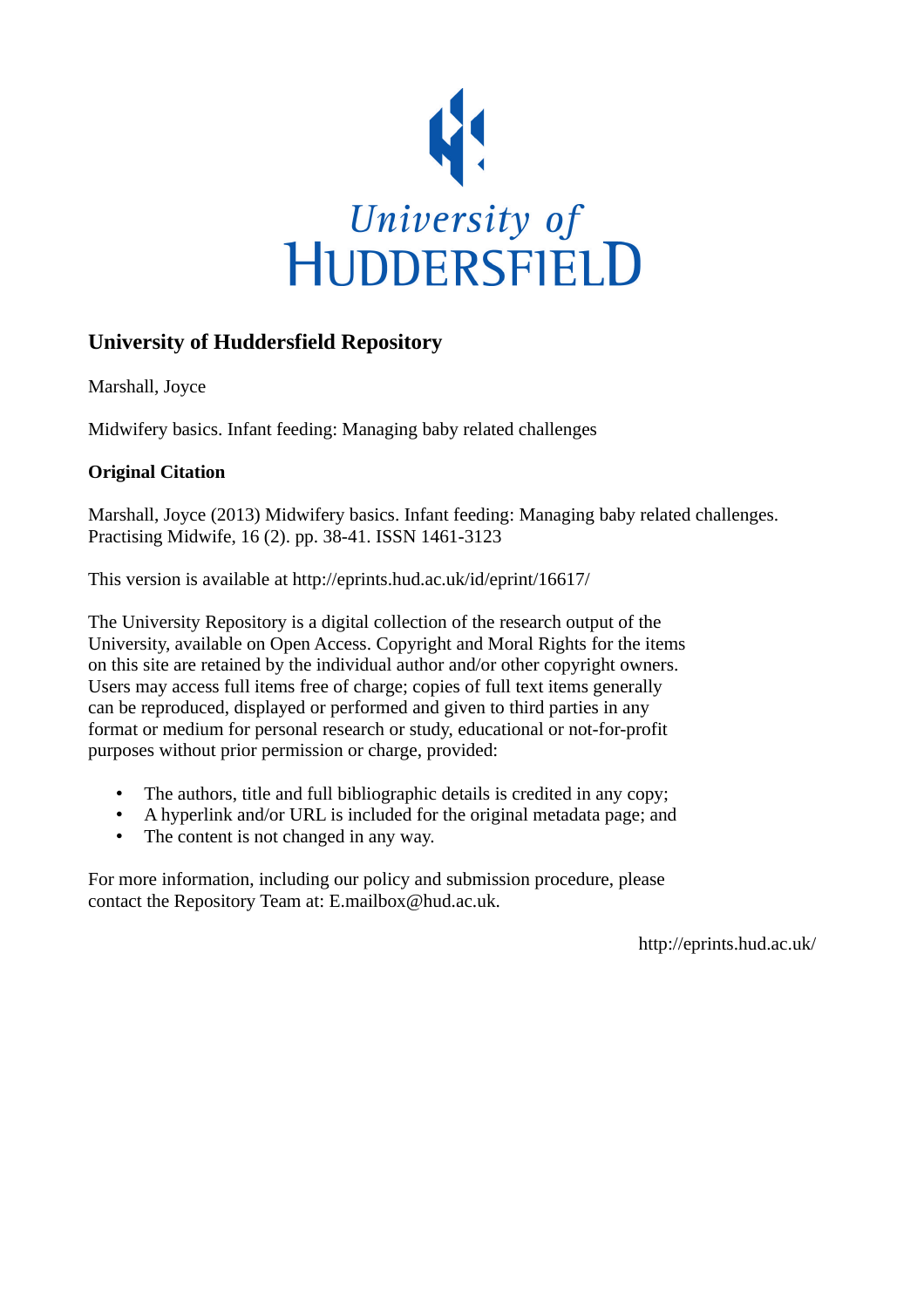### **Managing baby related feeding challenges**

Infant feeding: is the twelfth series of 'Midwifery basics' targeted at practising midwives. It aims to provide information to raise awareness of the impact of the work of midwives on women's experience and encourage midwives to seek further information through a series of activities. In this fifth article Joyce Marshall considers a range of baby related issues that pose challenges for both mothers and midwives in relation to infant feeding.

### **Scenario**

Amelia lay against her mother's chest. She started to stir and tried lift her head but only managed to roll her head from side to side. Her mother looked down at her and smiled. Amelia was very sleepy and only nuzzled at the breast and made a few attempts to suckle despite lying against her mother skin-to-skin most of the time since her birth. 'Come on Amelia,' she said 'you must be hungry now.'

### **Introduction**

Sometimes events that occur during labour and birth can affect a newborn baby in ways that impact on their ability to suckle [\(Smith & Kroeger 2010\)](#page-5-0). Babies may also be born with congenital conditions that can mean that breastfeeding becomes a challenge, such as tongue tie (Ankyloglossa) or cleft lip and palate. They may also develop conditions such as hypoglycaemia or jaundice early after birth. This article outlines the basic knowledge required by the midwife caring for mothers and babies when such challenges occur.

### **The effect of labour and birth on breastfeeding**

Supporting normal birth in environments where mothers feel relaxed results in shorter, easier births which means mothers and babies are likely to be healthier and more alert as they start their breastfeeding journey [\(Smith & Kroeger 2010\)](#page-5-0). Conversely, babies exposed to long and difficult labours and/or assisted birth often have difficulty feeding. Although there are gaps in the research evidence many links have been investigated (Table 1).

The effects of these labour practices can be reduced by good care after birth. A baby who has unhurried and uninterrupted skin-to-skin contact with their mother immediately after birth is much more likely to crawl to the breast and suckle even if 'sleepy' from medication given during labour [\(Righard & Alade](#page-5-1)  [1990\)](#page-5-1). Babies who are separated from their mothers are less likely to suckle are more stressed by birth and cry more increasing the risk of post birth intracranial bleeds [\(Genna 2013\)](#page-4-0). For these reasons mothers should be encouraged to spend as much time as possible in skin-to-skin contact with their baby and to recognise feeding cues. Further management of feeding difficulties occurring as a result of situations during labour or birth injuries will vary depending on the condition. Obtaining a good labour history is therefore important if a baby is reluctant to feed after birth. A baby sleepy from birth medications can be affected for several days, so expressed colostrum may need to be given by cup or syringe. If the baby has trauma from an instrumental birth a feeding position, such as laid back breastfeeding where the baby's head is not touched may be most successful as this will illicit the baby's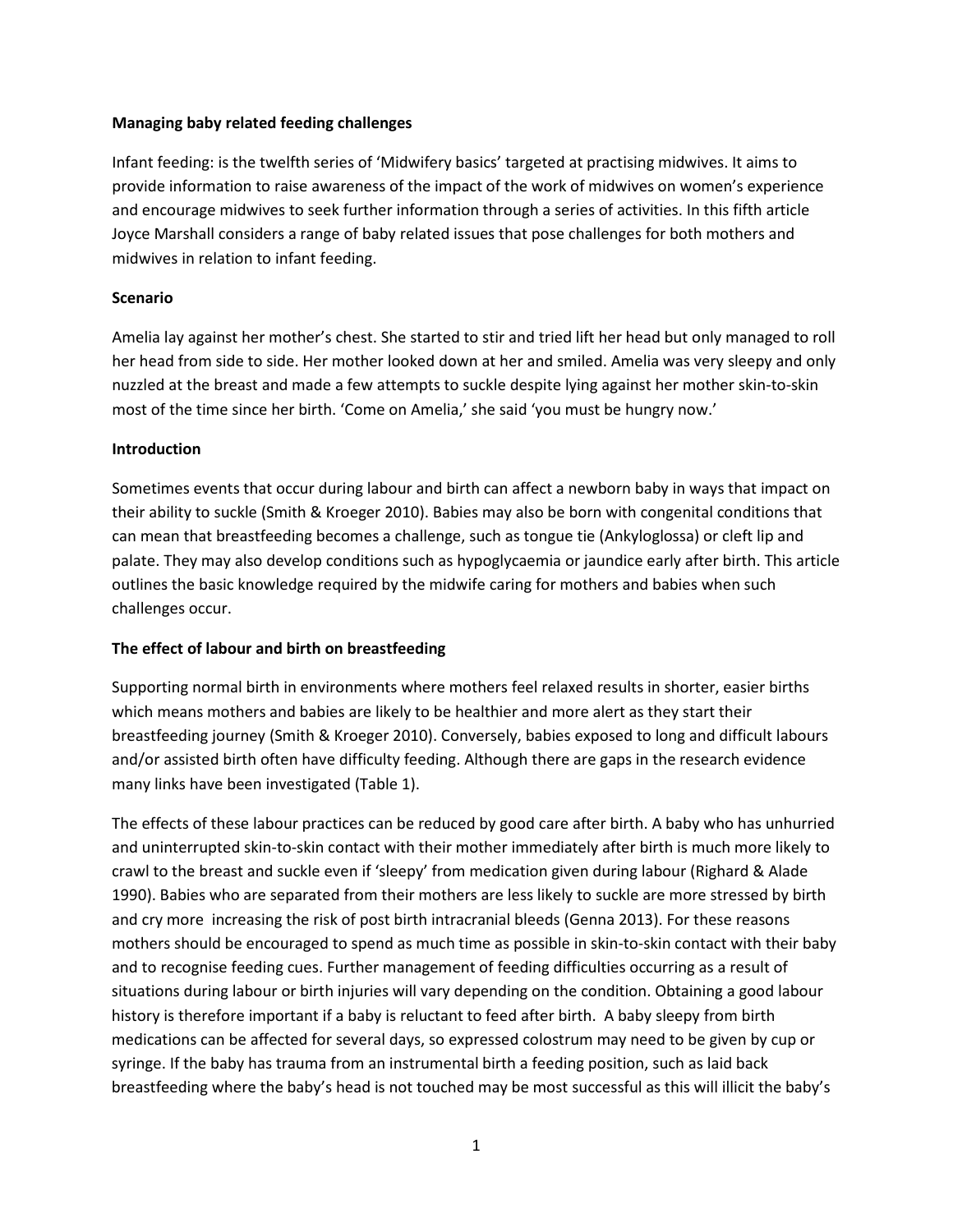reflexes and the mothers nurturing instincts [\(Colson 2005\)](#page-4-1) a quiet and calm environment may also be helpful.

## **Activity 1**

*Consider how you might provide information to women about the effect of different methods of pain relief on breastfeeding. When would be the most appropriate time to do this in your place of work? Are there other midwives or health professionals you might involve in discussions about this?*

## **Structural problems of the infant's mouth**

Tongue-tie (Ankyloglossia) is a congenital anomaly in which the frenulum is shorter or thicker than usual and causes the infant's tongue to be retracted when normally it would extend over the lower lip when the mouth is opened wide [\(Genna 2013\)](#page-4-0). Whilst some infants with tongue-tie can breastfeed normally others are unable to attach to the breast properly and this may lead to sore nipples. As the anterior tongue is used to stabilise the breast and suction coupled with wave-like movements of the tongue transfers milk into the baby's mouth, inefficient milk transfer may result leading to an unsettled baby and poor weight gain. Bottle feeding may also be difficult for some infants with tongue-tie. If the tongue-tie means the baby is not able to feed division can be performed by a trained healthcare professional, usually in early infancy. The baby's head is stabilised and the frenulum is divided using sharp blunt ended scissors. This is not usually painful, does not bleed much and the baby is able to feed immediately after the procedure [\(National Institute for Health and Clinical Excellence 2005\)](#page-5-2). Limited evidence suggests this improves the baby's ability to breastfeed in most cases [\(National Institute for](#page-5-2)  [Health and Clinical Excellence 2005\)](#page-5-2).

Cleft palate is a structural gap in the roof of the baby's mouth, either in the hard or the soft palate or both and may be accompanied by a cleft lip. The incidence is 1.7 per 1000 births in the UK [\(Mossey](#page-5-3) *et al.* [2009\)](#page-5-3). Babies with clefts may have problems feeding because they have difficulties creating a good seal to produce suction which is essential for breastfeeding and bottle feeding. If a baby has only a cleft lip or a small or narrow cleft palate they may be able to breastfeed although the mother may need to try different positions. Often an upright position may be most successful; the mother may need to position to baby to occlude the cleft with the breast tissue and may need extra support. Breastmilk is optimal for babies with clefts as these babies often have milk in their nasal cavity and breastmilk is less irritating to the mucous membranes than formula; it also helps to prevent ear and nasal infections. These babies also have a tendency to swallow air and often experience fatigue trying to suckle. Careful monitoring of weight gain is needed and supplementation of expressed breastmilk may be necessary.

# **Activity 2**

*If a baby was found to have a tongue-tie in your place of work where would they be referred to for division? Access the CLAPA website at<http://www.clapa.com/pros/> explore the resources available to parents. Consider the range of specialists who may be involved with families of babies with clefts.*

### **Hypoglycaemia**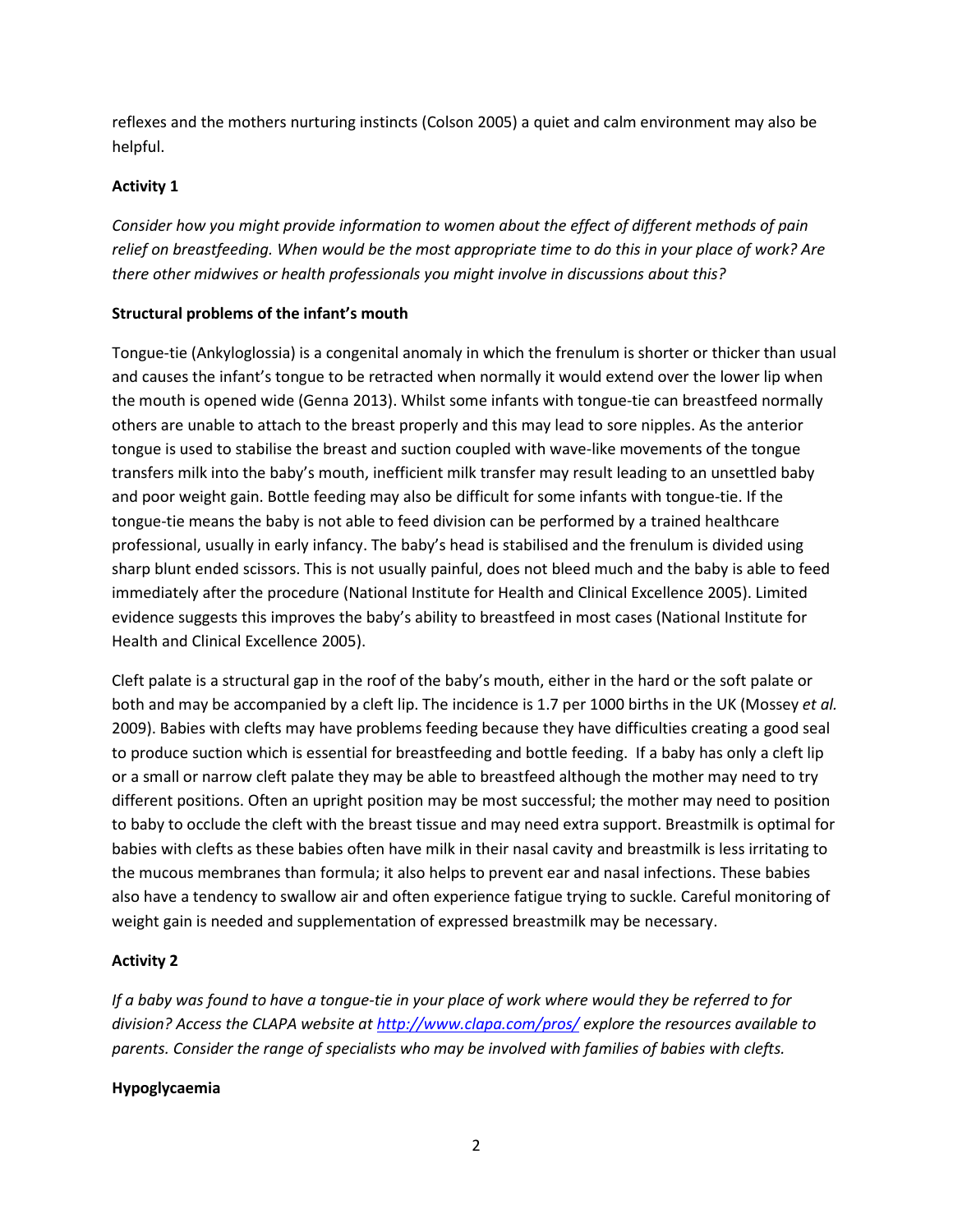Babies, like all mammalian newborns, have low blood glucose concentrations 1-2 hours after birth as they make the transition to extrauterine life. Most newborns compensate through a process known as counter regulation, by producing alternative fuels. For example they release glycogen from body stores to produce glucose and mobilise ketones from fat [\(Adamkin & Committee on Fetus and Newborn 2011,](#page-4-2) [Walker 2011\)](#page-5-4). This natural fall in blood glucose concentration means it is not helpful to routinely measure blood glucose in asymptomatic babies who are under 2 hours of age even if they have not fed as this will lead to unnecessary intervention. Breastfed babies generally have lower plasma glucose concentrations but higher concentration of ketones than formula fed babies [\(Adamkin & Committee on](#page-4-2)  [Fetus and Newborn 2011\)](#page-4-2). Breastmilk is more ketogenic than formula (i.e. it promotes the production of ketones as an alternative brain fuel) [\(Walker 2011\)](#page-5-4) and it this increased production of ketones that may enable breastfed babies to cope with lower levels of glucose.

It is important to recognise babies who may be 'at risk' of hypoglycaemia because symptomatic hypoglycaemia can lead to neurological injury if not treated appropriately. Risk factors include: small or large for gestational age, prematurity, asphyxia and/or respiratory distress, infection, inborn errors of metabolism, diabetic mother, cold stress after birth, use of intravenous dextrose in labour and maternal drugs that affect glucose status (e.g tocolytics, betablockers such as Labetalol) [\(Pollard 2012,](#page-5-5) [Walker](#page-5-4)  [2011\)](#page-5-4). It is also crucial to recognize the signs and symptoms of neonatal hypoglycaemia such as: lethargy, irritability, altered level of consciousness, apnoea, cyanosis, hypothermia or convulsions [\(Pollard 2012,](#page-5-5) [UNICEF Baby Friendly Initiative UK 2011\)](#page-5-6). Prevention is the goal and some of the practice recommendations for babies at risk of hypoglycaemia are similar to recommendations for all babies such as encouraging skin-to-skin contact to maintain the newborn's body temperature, regulate heart rate, reduce stress, crying and encourage early and frequent breastfeeding. Early breastfeeding will help to mobilise alternative energy sources and stabilisation of vital signs and reduction of stress will lead to reduced energy expenditure. In addition infants with higher risk of hypoglycaemia will require regular monitoring of vital signs and blood glucose. There is no agreed level of plasma glucose concentration or duration of hypoglycaemia that is associated with clinical signs or permanent neurological injury so there are variations in local guidelines [\(Adamkin & Committee on Fetus and Newborn 2011,](#page-4-2) [UNICEF](#page-5-6)  [Baby Friendly Initiative UK 2011\)](#page-5-6). If an infant is symptomatic or screening reveals low blood glucose breastfed infants should be offered expressed colostrum via a cup, syringe or nasogastric tube and formula fed infants should also have frequent effective feeds. Some infants may require intravenous fluids.

### **Activity 3**

*Access the guideline for care of a baby with hypoglycaemia in your area of work. At what level in the first 24 hours would a baby be considered to be hypoglycaemic? Down load the UNICEF BFI guidance for developing a policy for the prevention and management of hypoglycaemia of the newborn at: [http://www.unicef.org.uk/BabyFriendly/Resources/Guidance-for-Health-Professionals/Writing-policies](http://www.unicef.org.uk/BabyFriendly/Resources/Guidance-for-Health-Professionals/Writing-policies-and-guidelines/Hypoglycaemia-policy-guidelines/)[and-guidelines/Hypoglycaemia-policy-guidelines/](http://www.unicef.org.uk/BabyFriendly/Resources/Guidance-for-Health-Professionals/Writing-policies-and-guidelines/Hypoglycaemia-policy-guidelines/) Compare the sample flow chart for the management of breastfed babies at risk of hypoglycaemia with the guidance in your place of work.*

#### **Jaundice**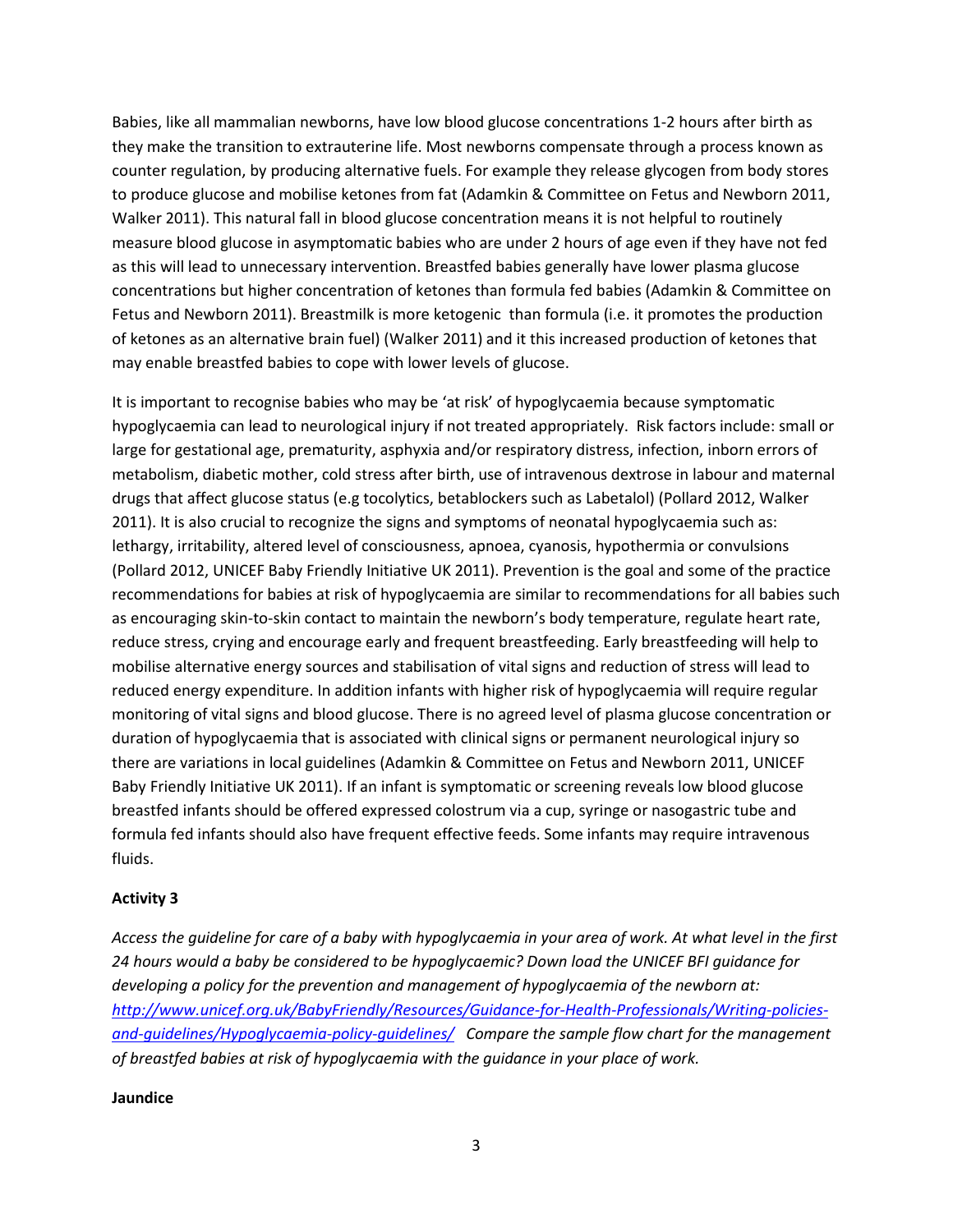Around 60-70% of babies become jaundiced (yellow pigment in the skin) in the first week of life. This is caused by breakdown of the red blood cells to produce bilirubin which in most babies resolves spontaneously. For explanation of the full process of breakdown of red blood cells see [\(Baston 2012\)](#page-4-3). Babies with physiological jaundice tend to be sleepy and often do not feed well but the jaundice can become worse if the baby does not receive sufficient fluid and nutrition so mothers should be encouraged to cuddle the baby skin-to-skin and offer frequent access to the breast being alert to the baby's feeding cues. The baby should be observed breastfeeding to ensure effective feeding and suggestions offered to ensure optimal positioning and attachment if necessary. If the baby does not feed regularly or effectively breastmilk expression may be required and offered by cup or spoon [\(Pollard](#page-5-5)  [2012\)](#page-5-5). Other forms of jaundice include: pathological jaundice which occurs within the first 24 hours as a result of an underlying condition such as sepsis, is always serious and requires medical review, and breastmilk jaundice which generally occurs later, the baby is usually alert and although this can last some time it is not usually problematic.

### **Activity 4**

*Consider and list the signs of ineffective milk transfer to a breastfed baby. What effect does a delay in passing meconium have on a baby? If a baby is becoming jaundiced what percentage weight loss is acceptable.*

### **Reflection of the scenario**

Amelia is sleepy and reluctant to feed in the early postnatal period. Her mother is holding her skin-toskin and looking for feeding cues. Consider possible causes of Amelia's reluctance to feed. What information and support might her mother need in the near future to continue to breastfeed?

#### **Conclusion**

When a baby is reluctant to feed this is a source of concern for the mother and health care professionals. Understanding the physiology of the baby's adaptation to extrauterine life including how babies mobilise other energy sources at this time can prevent unnecessary intervention. Whilst most babies only require time with their mother in skin to skin contact and sensitive support to initiate breastfeeding, midwives have an important role to play in terms of recognising when a baby is affected by birth interventions, is ill, or has a congenital disorder and managing this in a way that is supportive of a mother's wish to breastfeed.

#### **References**

<span id="page-4-3"></span><span id="page-4-2"></span><span id="page-4-1"></span>Adamkin DH & Committee on Fetus and Newborn (2011): Postnatal Glucose Homeostasis in Late-Preterm and Term Infants. *Pediatrics* **127**, 575-579. Baston H (2012): Use of technology in childbirth: 6. Phototherapy. *Practising Midwife* **15**, 36-39. Colson S (2005): Maternal breastfeeding positions: Have we got it right? (2). *Practising Midwife* **8**, 29-32. Genna CW (2013) The influence of anatomic and structural issues on sucking skills. In *Supporting* 

<span id="page-4-0"></span>*suckling skills in breastfeeding infants*, 2nd edn (Genna CW ed.). Jones and Bartlett, London.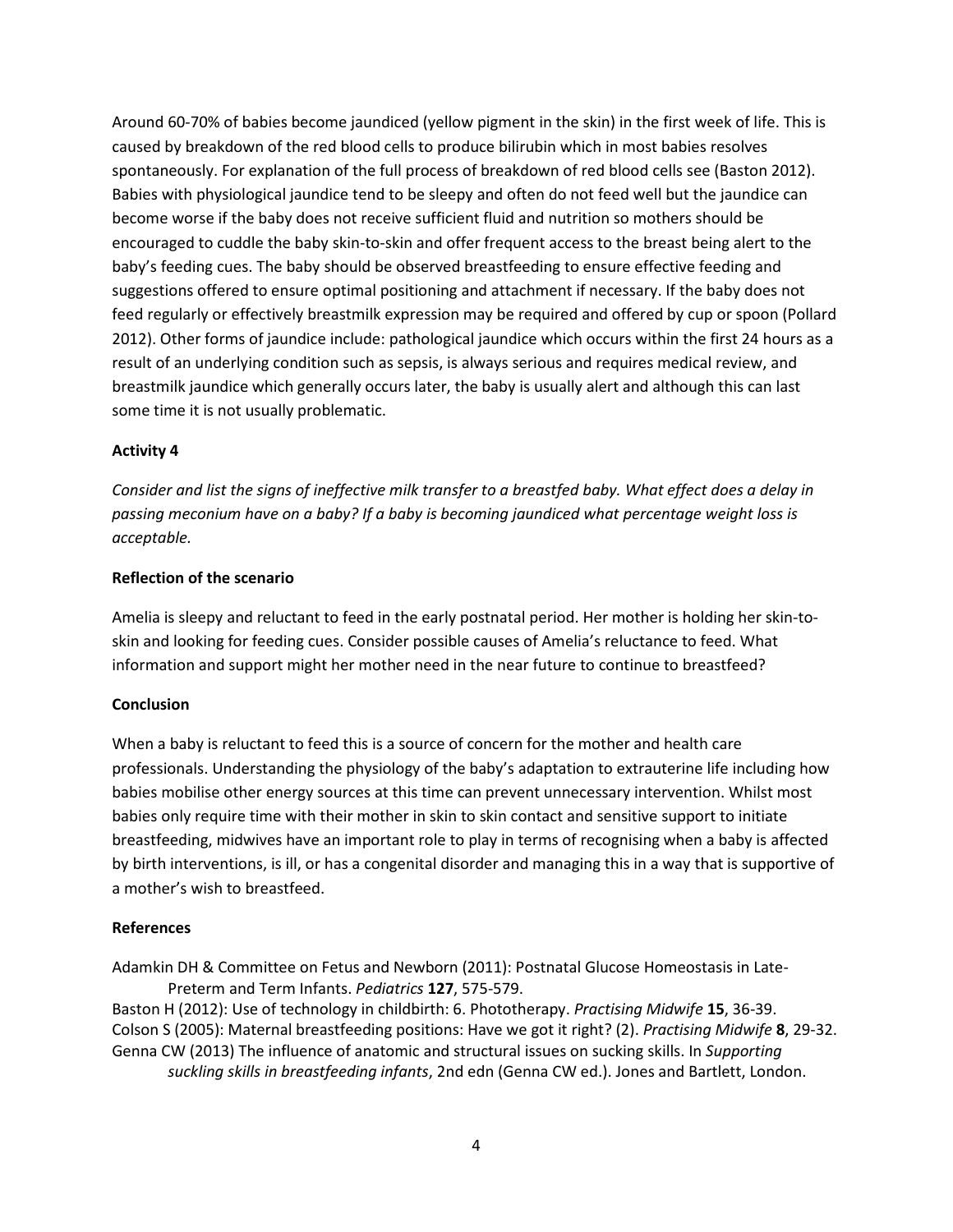- <span id="page-5-3"></span>Mossey PA, Little J, Munger RG, Dixon MJ & Shaw WC (2009): Cleft lip and palate. *The Lancet* **374**, 1773- 1785.
- <span id="page-5-2"></span>National Institute for Health and Clinical Excellence (2005) *Division of ankyloglossia (tongue-tie) for breastfeeding*. National Institute for Health and Clinical Excellence, London.

<span id="page-5-5"></span>Pollard M (2012) *Evidence-based care for breastfeeding mothers*. Routledge, London.

- <span id="page-5-1"></span>Righard L & Alade MO (1990): Effect of delivery room routines on success of first breast-feed. *Lancet* **336**, 1105-1107.
- <span id="page-5-7"></span>Smith LJ (2013) Why Johnny can't suck: impact of birth practices on infant suck. In *Supporting sucking skills* (Genna CW ed.). Jones and Bartlett, London.
- <span id="page-5-0"></span>Smith LJ & Kroeger M (2010) *Impact of birthing practices on breastfeeding*. Jones and Bartlett, London.
- <span id="page-5-6"></span>UNICEF Baby Friendly Initiative UK (2011) Guidance on the development of policies and guidelines for the prevention and management of hypoglycaemia of the newborn. UNICEF Baby Friendly Initiative, London. Available at:

[http://www.unicef.org.uk/Documents/Baby\\_Friendly/Guidance/4/hypo\\_policy.pdf?epslanguage](http://www.unicef.org.uk/Documents/Baby_Friendly/Guidance/4/hypo_policy.pdf?epslanguage=en) [=en](http://www.unicef.org.uk/Documents/Baby_Friendly/Guidance/4/hypo_policy.pdf?epslanguage=en) (accessed 16th December 2012).

<span id="page-5-4"></span>Walker M (2011) *Breastfeeding management for the clinician: using the evidence*, 2nd edn. Jones and Bartlett, London.